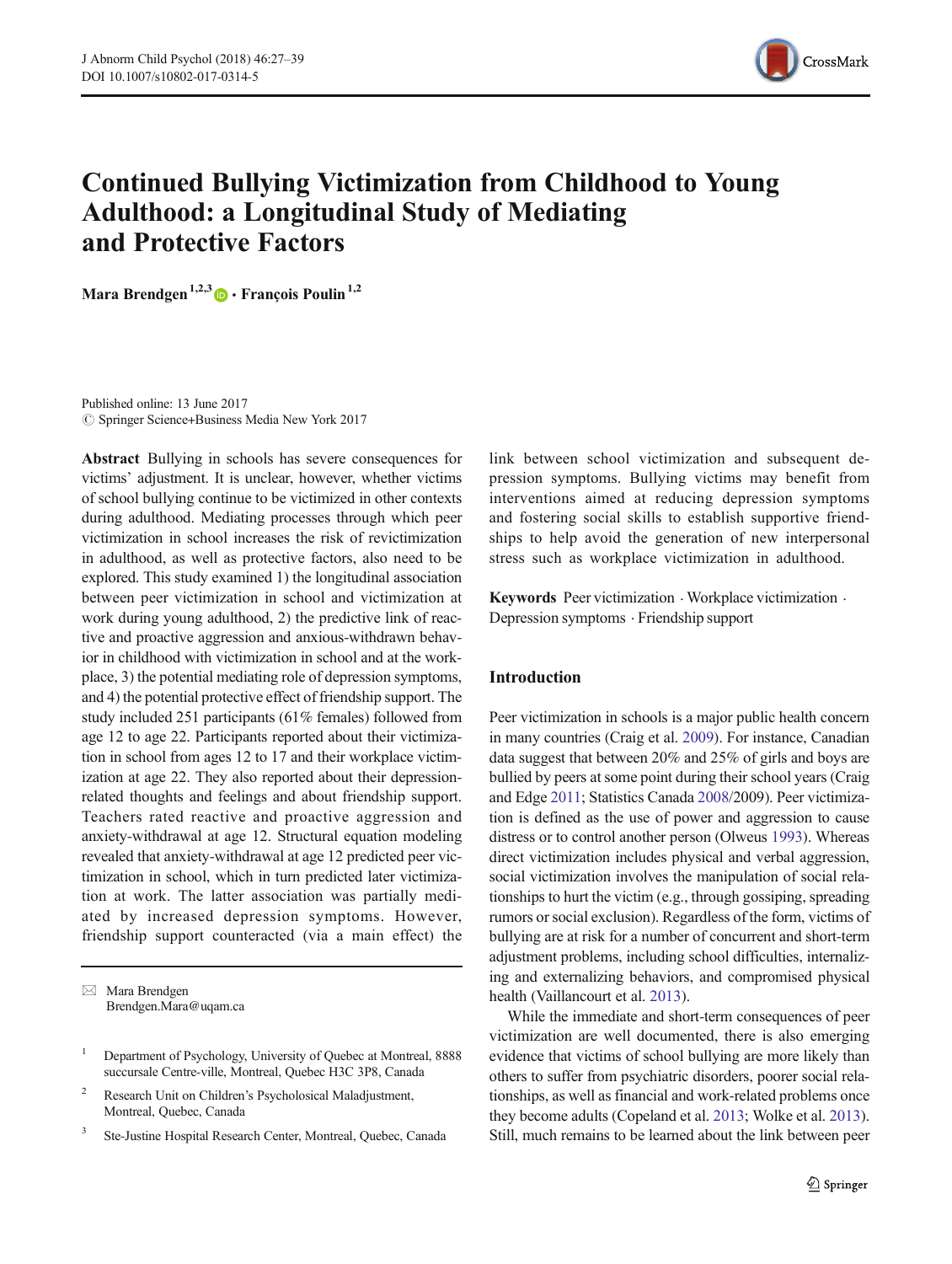victimization during the school years and later adjustment in adulthood. In particular, it is unclear whether peer victimization during the school years is associated with an increased risk of becoming a target of bullying at the workplace in adulthood. Conceptually highly similar to bullying by peers, workplace bullying is defined as an intentional effort to harm co-workers or subordinates by inflicting psychological or even physical injury (Baron and Neuman [1996\)](#page-10-0). Given this conceptual overlap, it is thus possible that individuals who fall prey to bullies in school are also at risk of being harassed by co-workers or superiors at the workplace. Examining this association is crucial, because at least some of the reported economic, social and health-related problems of adults who were victimized by their peers in school may be due to continued victimization experiences at the workplace. Indeed, victimization by colleagues or supervisors at work has been cited as the principal source of work-related stress and illness (Einarsen and Mikkelsen [2003](#page-11-0)), in addition to being linked to increased employee turnover (Hoel et al. [2003\)](#page-11-0). From a prevention perspective, research is also critical to understand the mediating processes through which peer victimization in school may put individuals at risk to suffer the same fate at work later on. Equally important, however, is the identification of protective factors that may moderate the relation between peer victimization in school and re-victimization at the workplace during adulthood.

# Peer Victimization in School and Workplace Victimization during Adulthood

Several prospective studies show that victimization during childhood increases individuals' vulnerability for subsequent re-victimization in adulthood. These studies, however, have typically focused either a) on the link between maltreatment by parents or other adults during childhood and later victimization in dating or marital relationships during adulthood (e.g., Manchikanti Gómez [2011](#page-11-0)) or b) on the link between criminal victimization during childhood on later criminal victimization in adulthood (e.g., Desai et al. [2002](#page-10-0)). In contrast, research on the link between peer victimization in school and re-victimization at the workplace is extremely scarce. One exception is a cross-sectional study of over 5000 middleaged adults, in which recollections of bullying experiences in school were assessed along with reports of victimization at the workplace over the past 6 months and the past 5 years (Smith et al. [2003\)](#page-12-0). The findings showed that those who report having been bullied at school were almost 30% more likely to also state having been bullied at the workplace over the past 6 months or the past 5 years, and this was especially true for females. Retrospective reports provide important information because they reflect the meaning of the recalled events to the individual. Nevertheless, some scholars have questioned the reliability and validity of retrospective reports due to the lack of control of previous adjustment problems and because autobiographical memory may be biased by mood-congruent memory processes (Hardt and Rutter [2004\)](#page-11-0). Longitudinal data are thus needed to draw more reliable conclusions about a possible continuity in victimization experiences from the school context to the workplace context in adulthood.

# The Role of Personal Characteristics

The presence of a possible link between victimization experiences in school and later victimization experiences at work raises the question what may explain this continuity. One explanation focuses on specific personal – and presumable relative stable – behavior characteristics that may put some individuals at continued risk of becoming the target of bullies (Smith et al. [2003\)](#page-12-0). Although physical characteristics (e.g., overweight) have been found to render individuals vulnerable to being victimized (Pryor et al. [2016\)](#page-11-0), behavioral characteristics are the most consistently identified risk factors in this context. Thus, several short-term longitudinal studies have shown that children and adolescents with pre-existing reactive – but not proactive – aggression or anxious-withdrawn behavior are more frequently bullied by their peers than others (for meta-analyses, see Reijntjes et al. [2011;](#page-11-0) Reijntjes et al. [2010\)](#page-11-0). In contrast to proactive aggression, which is described as a deliberate, "cold-blooded", non-provoked act aimed at dominating others, reactive aggression is defined as an exaggerated affective, impulsive, and hostile response to a perceived threat or provocation (Vitaro and Brendgen [2011\)](#page-12-0). Reactively aggressive individuals have been found to attribute hostile intent to others even in relatively benign situations and to overreact to teasing (Crick and Dodge [1996\)](#page-10-0). They also have more difficulties handling failure or sharing, negotiating, and compromising with others (Day et al. [1992](#page-10-0)). Reactively aggressive children may thus become victimized because their behavior annoys or provokes others and because it allows potential bullies to blame the victim for their actions. Anxious-withdrawn children, for their part, may be seen as "easy targets" unable to defend themselves. These children often display a more submissive interactional style and are more socially isolated than their age-mates (Rubin and Burgess [2001](#page-12-0); Stewart and Rubin [1995](#page-12-0)). They are thus not only ill equipped to successfully ward off potential bullies, but may also have problems to solicit help from others to prevent future attacks.

Since both reactive aggression and anxious-withdrawn behavior are relatively stable over time (Franić et al. [2010;](#page-11-0) Paquin et al. [2014\)](#page-11-0), these behaviors may also increase the risk of continued victimization over time and across different contexts. Research on the behavioral characteristics of victims of workplace bullying tends to support this notion. Thus, many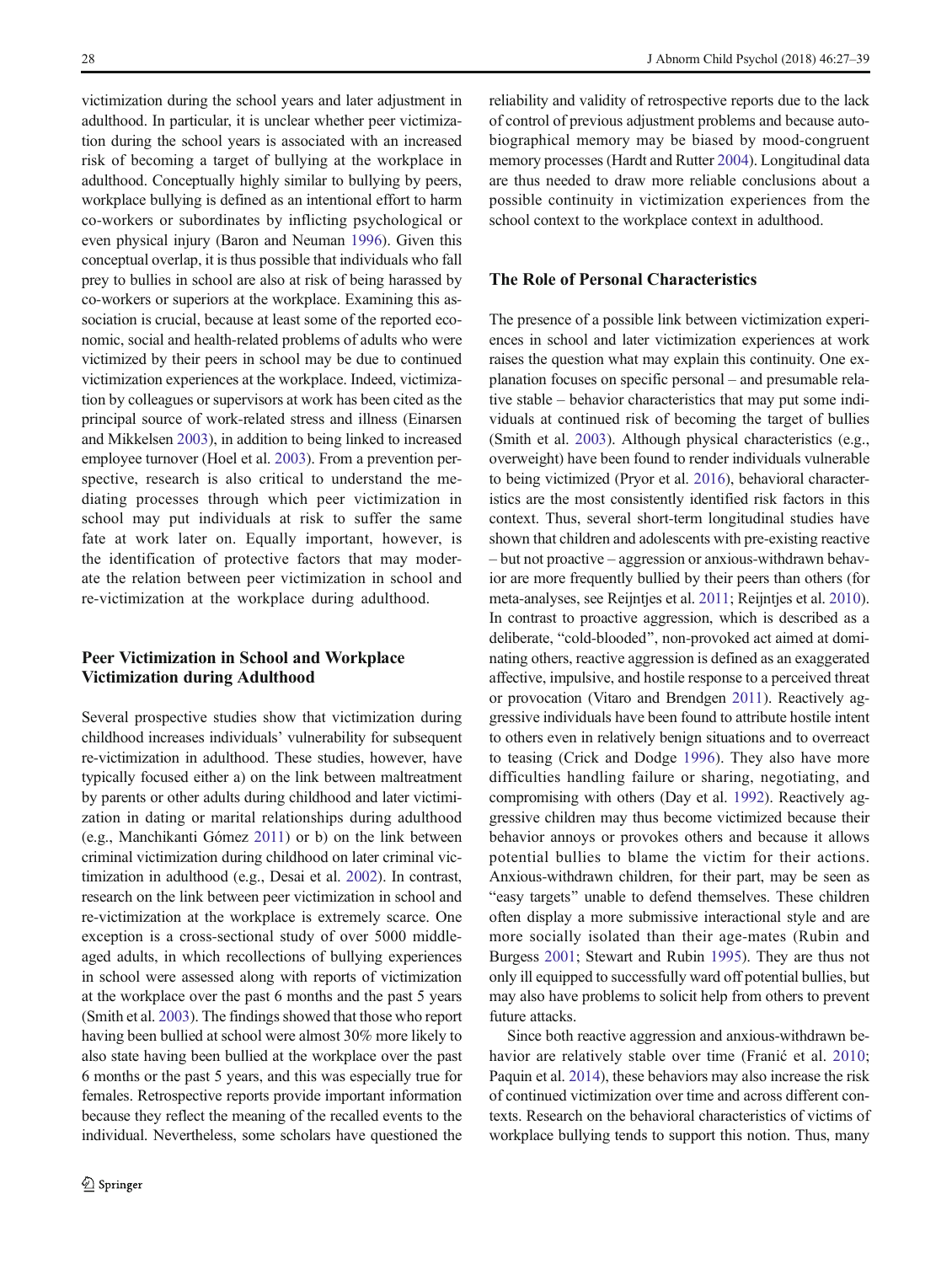victims have been found to display more unassertive and anxious behavior and poorer conflict management skills than their colleagues (Nielsen et al. [2017](#page-11-0); Zapf and Einarsen [2011](#page-12-0)). There is also some evidence that individuals high in hostileaggressive behavior are more frequent targets of workplace bullying (Aquino and Bradfield [2000\)](#page-10-0). Unfortunately, studies in this context are mostly based on cross-sectional data. However, one cross-lagged study of adults indicates that neurotic behavior, which encompasses anxiety, moodiness, frustration and withdrawal, indeed predicts increased harassment experiences at work two years later (Nielsen and Knardahl [2015\)](#page-11-0). Still, no study so far has examined whether behavior characteristics measured in childhood can predict not only victimization in school but also later victimization experiences at the workplace in adulthood.

## The Role of Depression Symptoms

Another explanation for the link between victimization in school and later victimization at work is that such traumatic experiences may foster the development of depression symptoms, which may in turn elicit negative reactions from others and thus put individuals at risk of renewed bullying in adulthood. This explanation is rooted in the Stress Generation Hypothesis of Depression (Hammen [2006\)](#page-11-0), which postulates that depression symptoms are not only a consequence of stressful experiences, but also contribute to the occurrence of new stress, particularly stress related to social interactions. Depressed individuals are believed to display thoughts, emotions, and behaviors that compromise successful functioning in interpersonal contexts. Empirical evidence for the reciprocal link between depression and interpersonal stress has been found both for clinical depression and depressive symptomatology in children, adolescents, and adults (for a review, see Liu and Alloy [2010](#page-11-0)). Research also highlights the role of specific depression-related cognitions and behaviors in the risk of experiencing interpersonal difficulties. Thus, high levels of hopelessness, which are considered a main feature of depression (Abramson et al. [1989](#page-10-0)), were not only found to predict rejection by roommates in college students, but hopelessness also mediated the link between depression symptoms and interpersonal stress (Joiner et al. [2005](#page-11-0)). Similarly, an avoidance-focused coping style, which is frequently observed in depressed individuals (Ottenbreit and Dobson [2004](#page-11-0)), was found to mediate the prospective association between depression symptoms and interpersonal hassles (Barker [2007\)](#page-10-0).

While the previously mentioned studies often relate to broader measures of interpersonal stress, empirical evidence for the stress-generation hypothesis has also been reported specifically in regard to peer victimization. Indeed, numerous studies have shown that victimization suffered at the hand of peers is related to increased depression symptoms (e.g., Bilsky

et al. [2013](#page-10-0); Boivin et al. [2001](#page-10-0); Cole et al. [2016](#page-10-0)). Elevated depression symptoms, in turn, have been found to render youngsters vulnerable to subsequent increases in rejection and victimization by peers (Bilsky et al. [2013](#page-10-0); Tran et al. [2012\)](#page-12-0). Acquired depressogenic thoughts, feelings and behaviors may thus mediate the link between peer victimization experiences in school and later victimization experiences at work in a similar fashion. An empirical test of this hypothesis is still outstanding, however.

## The Role of Social Support from Friends

In addition to understanding the explanatory mechanisms underlying the link between victimization experiences in school and later victimization experiences at work, uncovering potential protective factors is equally important. Supportive interpersonal relationships – in particular support from close friends – may play a crucial role in this context. Social support is defined as the degree to which an individual is esteemed and valued and is provided with instrumental help or companionship (Taylor [2011\)](#page-12-0). Although parents remain an important source of social support, older children and adolescents increasingly turn to close friends for these social provisions (Furman and Buhrmester [1992\)](#page-11-0). Indeed, especially during adolescence, victimized youth are more likely to disclose their plight to friends than to parents or other adults (Rigby and Barnes [2002](#page-11-0)). Moreover, a high level of support from friends has been associated with a decrease of peer victimization in adolescence (Kendrick et al. [2012](#page-11-0)). Whether friends' social support can also reduce victimized youngsters' risk of victimization at the workplace later in adulthood remains to be seen.

One way friends'social support may offset the risk of continued victimization over time is by preventing the development of depressogenic thoughts and feelings. In line with this notion, a high level of support from friends has been associated with lower levels of depression symptoms over time (Colarossi and Eccles [2003](#page-10-0)). Social support from friends may thus disrupt the possible mediational chain linking peer victimization in school to later workplace victimization via increased depression symptoms. It is unclear, however, whether friends' support would work by moderating (i.e., via an interaction effect) or by counterbalancing (via a main effect) the predictive effect of peer victimization in school on subsequent depression symptoms and, eventually, continued victimization at the workplace. Theoretically, both a moderation and a main effects model are conceivable (Cohen and Wills [1985\)](#page-10-0). Thus, friends' social support may moderate the negative effect of stressful experiences such as peer victimization by providing protection or other tangible solutions for victims. Alternatively, friends' social support may promote a sense of self-worth in all youth, thus counterbalancing the negative effect of peer victimization on depressogenic thoughts and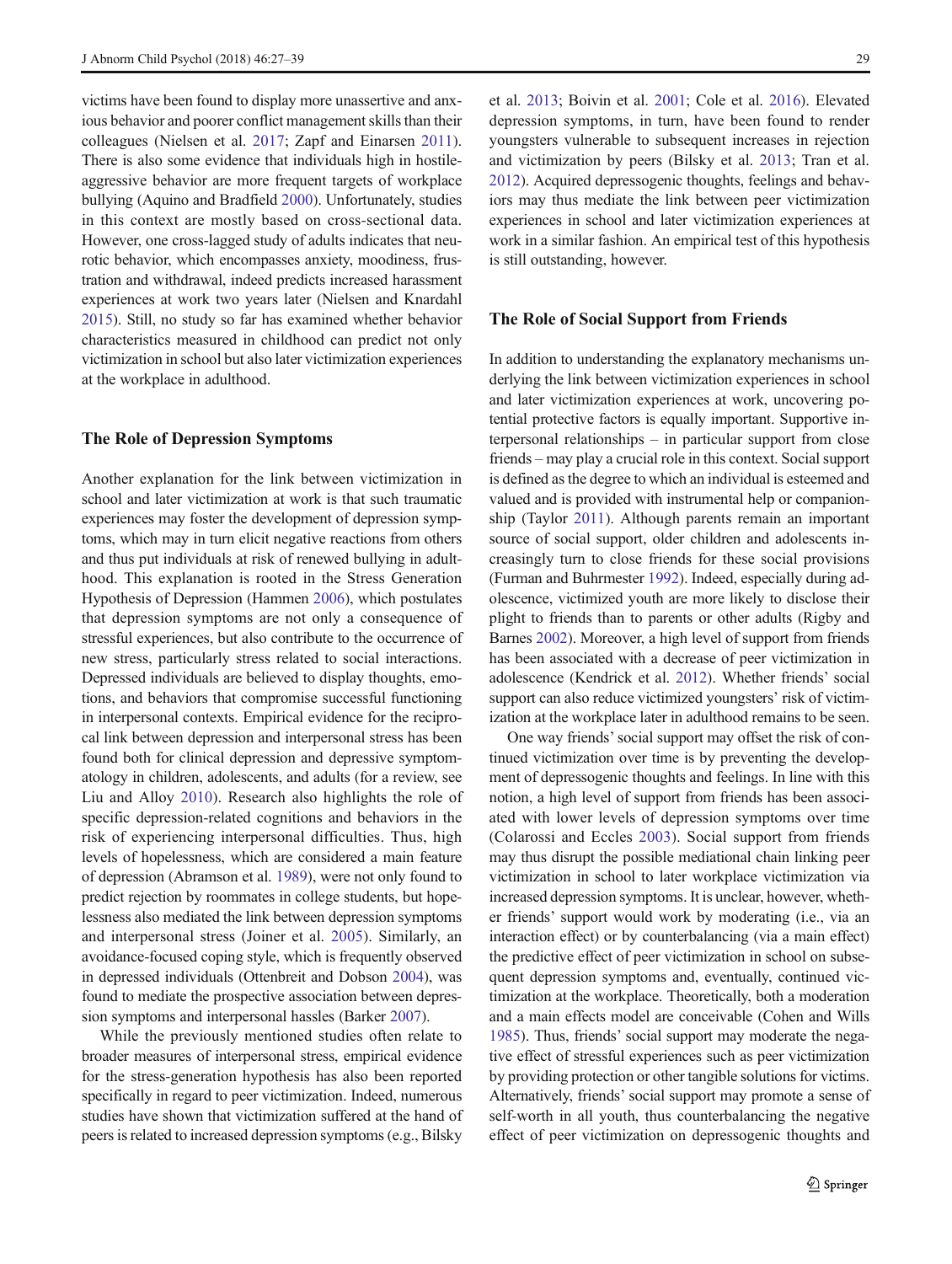emotions and the risk of continued harassment. Existing findings so far favor the moderation model, showing that friendship support mitigates the predictive effect of peer victimization on increased depression symptoms in pre-adolescents over the course of one year (Hodges et al. [1999\)](#page-11-0). No study has examined this issue in late adolescents or young adults and for victimization across difference contexts (i.e., in school and at the workplace), however.

## The Present Study

The present study used a longitudinal design over a period of 10 years to investigate a) whether peer victimization in school predicts later workplace victimization during young adulthood, b) whether personal behavior characteristics (notably reactive aggression and anxious-withdrawn behavior) predict both victimization in school and victimization at the workplace, c) whether the longitudinal association between victimization in school and victimization at the workplace is at least partly mediated by increased depression symptoms, and d) whether social support from friends protects against this mediational sequence, either via a counterbalancing (i.e., main) effect or via a buffering (i.e., moderating) effect. Peer victimization in school was assessed from grade 6 in primary school (i.e., age 12) until the end of high school in grade 11 (i.e., age 17). Longitudinal data show that most youth who are frequently victimized by their peers in high school already suffered the same fate in primary school (Brendgen et al. [2016\)](#page-10-0). Workplace victimization was assessed in early adulthood (i.e., at age 22 years) because problems during this period have profound implications for the quality of later life (Macmillan and Hagan [2004](#page-11-0)).

Based on the literature reviewed above, we expected that higher levels of reactive (but not proactive) aggression and of anxious-withdrawn behavior would predict both peer victimization in high school and at the workplace. However, there should also be an additional predictive link between peer victimization in high school and later victimization at the workplace. This latter association should be at least partially mediated by increased depression symptoms in victimized youth. Nevertheless, support by a close friend should offset (either via a main effect or via a moderating effect) the indirect effect linking peer victimization with increased depression and subsequent victimization at the workplace victimization. We tested these associations while controlling for peer victimization and depression symptoms at the end of primary school as well as for family adversity (as indicated by low family income, low parental education, single-parent status and harsh parenting behavior). Family adversity has been linked not only to peer victimization but also to externalizing and internalizing problems in the offspring in some studies (Bender et al. [2007](#page-10-0); Laucht et al. [2000](#page-11-0); Lereya et al. [2013;](#page-11-0) Lereya and Wolke

[2013\)](#page-11-0). Potential confounding effects of participant's sex were also controlled, as females not only report higher levels of depressive symptoms but sometimes also higher levels of workplace victimization than males (Liu and Alloy [2010;](#page-11-0) Smith et al. [2003](#page-12-0)).

## Method

## Participants

Participants were part of a longitudinal study initiated in 2001 based on 390 sixth graders (58% females,  $M_{\text{age}} = 12.38$ ,  $SD = 0.42$ ) from eight French-speaking elementary schools in the province of Quebec, Canada. Recruitment proceeded in three steps. First, the project was presented to the school principals and Grade 6 teachers who agreed to be part of the study. Second, the project was described to the Grade 6 students in class by graduate research assistants. Third, the students who were interested in the project were asked to bring home a flyer describing the study and a consent form to be read and signed by parents. Of those eligible at the start of the study, 75% received parental consent and provided verbal assent to participated in the study. Parents also provided written consent for their child's participation and youths provided verbal assent at each subsequent year of the study until the youths were 18. At ages 18 and 19, written consent was provided by the participants themselves. In order to track the youths over the course of the longitudinal study, we used the contact information (e.g., phone, address, email) provided by the parents and later on by the participants. There were no inclusion or exclusion criteria. Most (90%) participants were European Canadian, 3% Haitian Canadian, 3% Middle Eastern Canadian, 2% Asian Canadian, and 2% Latino Canadian. The majority (69%) came from intact families, 6% were living in single parent families and the rest in blended families. Annual employment income ranged from less than CAN\$5000 to CAN\$60,000 or more  $(M = 48,750)$ ;  $SD = 12,500$ . Their mothers and fathers had similar levels of education (i.e., the number of years of education for the mother ranged from 2 to 21,  $M = 13.08$  years,  $SD = 2.68$ , and the number of years of education for the father ranged from 4 to 27,  $M = 13.20$  years,  $SD = 3.20$ ). Participants were assessed each year between ages 12 to 22. Of the initial sample, 303 participants (78%) completed the assessment at age 22. Compared to the rest of the sample  $(n = 87)$ , the 303 youths remaining in the study at age 22 years scored lower on family adversity ( $p < 0.001$ ), but were not different on depression symptoms and aggression at age 12. Of the 303 participants remaining at age 22 years, 251 (60% females) indicated that they currently had a job outside their home for which they were payed. These 251 participants form the current study sample. T-tests showed that the study participants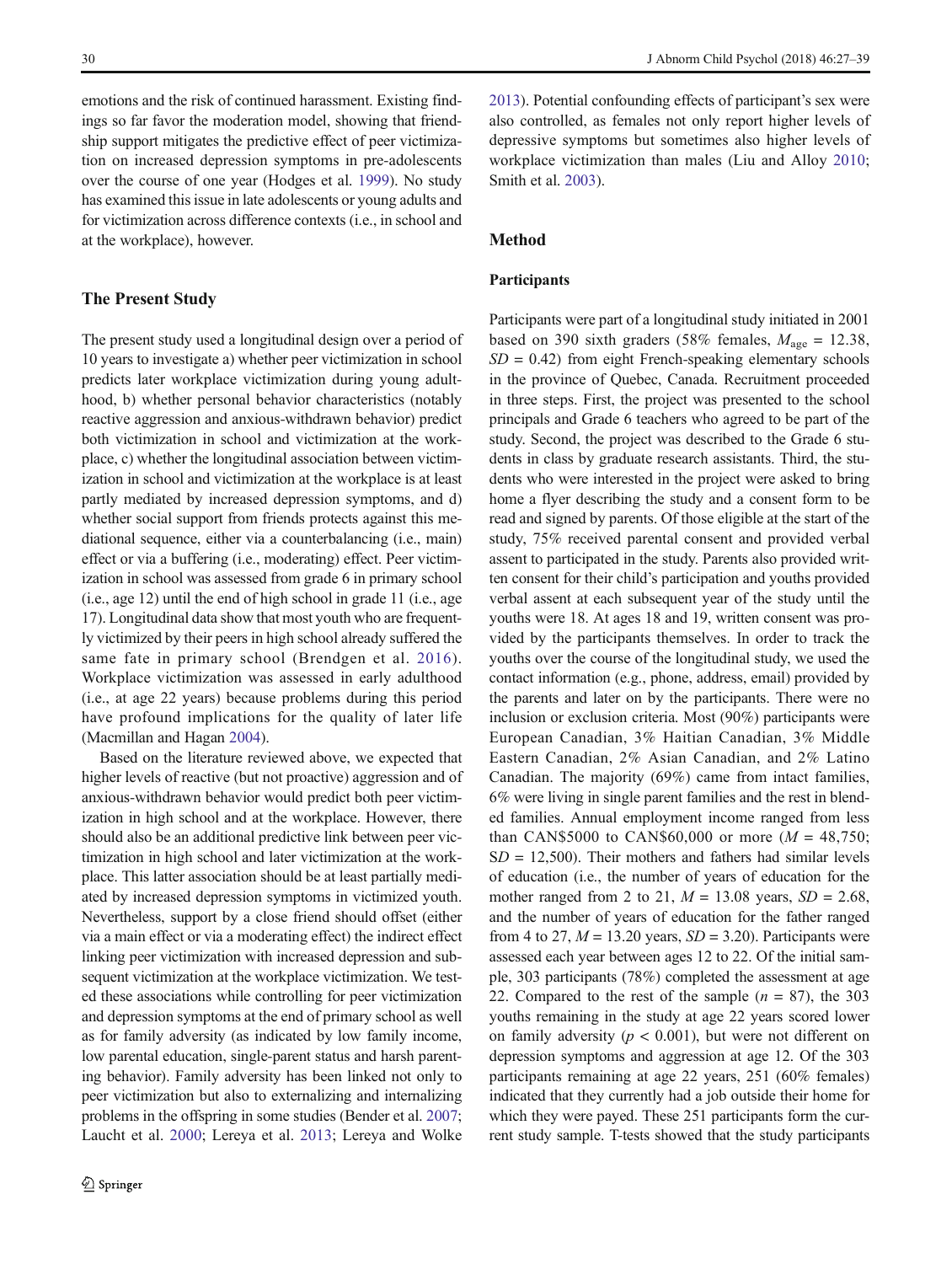<span id="page-4-0"></span>with a paid job did not differ from those without a job ( $n = 52$ ) on family adversity, depression symptoms, peer victimization, anxiety-withdrawal or proactive and reactive aggression at age 12. They also did not differ on peer victimization from ages 12 to 17, friend support at ages 16–19, and depression symptoms at ages 19–20.

## Procedures

At age 12 (Grade 6 of elementary school), questionnaires were completed individually in the classroom under the supervision of trained research assistants. During the assessment period, teachers left the room and also filled out questionnaires. For parent-reported data, the measures were sent home with a prepaid self-addressed return envelope. From ages 13 to 17 (Grades 7 to 11 of high school), questionnaires were also completed in the school setting under the supervision of trained research assistants. From age 18 onward, questionnaires were administered during a visit at the participant's home, although questionnaires were mailed out for some participants (less than 5% per year). From age 15 years onward, youths received a gift certificate (to a movie theater, music store, or sports store) for their participation at each time point. Unless original measures were already in French, validated French versions of the original English instruments were used (see description of measures below). When validated French versions were not available for instruments originally written in English, we followed the translation procedure suggested by Vallerand ([1989](#page-12-0)). Specifically, the instruments were then first translated into French and then translated back into English. Bilingual judges then verified the semantic similarity between the back-translated items and the original items in the questionnaire. All procedures were in accordance with APA ethical standards. All instruments and procedures were approved by the authors' Institutional Review Board.

| <b>Table 1</b> |  | Bivariate correlations between the study variables |  |  |  |  |  |
|----------------|--|----------------------------------------------------|--|--|--|--|--|
|----------------|--|----------------------------------------------------|--|--|--|--|--|

#### Measures

Reactive and Proactive Aggression, and Anxiety-Withdrawal at age 12 The questionnaire completed by the Grade 6 teacher included three items assessing proactively aggressive behavior (e.g., gets others to gang up on a peer), and three items assessing reactively aggressive behavior (e.g., overreacts angrily to accidents; Dodge and Coie [1987](#page-10-0); see Poulin and Boivin [2000,](#page-11-0) for the validated French translation) as well as two items assessing anxiety-withdrawal behavior (e.g., is solitary, often alone; Tremblay et al. [1991\)](#page-12-0). Responses were given on a Likert scale ranging from 1 (never) to 5 (almost always). Respective item scores were averaged  $(M = 1.78, SD = 0.96, range from 1 to 5, skewness = 1.25,$ kurtosis =  $0.80$ , Cronbach's alpha =  $0.91$  for reactive aggression;  $M = 1.47$ ,  $SD = 0.76$ , range from 1 to 4.67, skewness = 1.70, kurtosis = 2.23, Cronbach's alpha =  $0.91$  for proactive aggression, and  $M = 2.12$ ,  $SD = 0.90$ , range from 1 to 5, skewness = 0.61, kurtosis =  $-0.11$ , inter-item  $r = 0.61$ for anxiety-withdrawal). As commonly found in the literature (Cooley et al. [2017;](#page-10-0) Rommelse et al. [2017](#page-11-0); Vitaro and Brendgen [2011](#page-12-0)), reactive and proactive aggression were highly correlated (see Table 1). Proactive aggression was therefore included as a control variable in the analyses to account for this overlap and to identify any potential unique effects associated with reactive aggression.

Peer Victimization in School from Ages 12 to 17 Each year from age 12 through 17 years, participants completed a 5-item questionnaire assessing victimization by peers in school (Bélanger et al. [2010\)](#page-10-0). Sample items are "Students have used threats or force to make you give them things, money or clothes (extortion)", "Students have threatened you verbally (blackmail, harassment, etc.)", "Students have threatened or attacked you with a weapon (club, knife, chain, etc.)^. For

|                                    |            | 2         | 3         | 4        | 5        | 6          | 7         | 8          | 9       | 10        |
|------------------------------------|------------|-----------|-----------|----------|----------|------------|-----------|------------|---------|-----------|
| 1. Sex                             |            |           |           |          |          |            |           |            |         |           |
| 2. Family adversity age 12         | $-0.09$    |           |           |          |          |            |           |            |         |           |
| 3. Reactive aggression age 12      | $-0.30***$ | $0.22***$ |           |          |          |            |           |            |         |           |
| 4. Proactive aggression age 12     | $-0.27***$ | $0.26***$ | $0.84***$ |          |          |            |           |            |         |           |
| 5. Anxiety-withdrawal age 12       | $-0.06$    | 0.09      | $0.22***$ | $0.14*$  |          |            |           |            |         |           |
| 6. Depression symptoms age 12      | $0.14*$    | 0.12      | $0.17*$   | $0.21**$ | 0.02     |            |           |            |         |           |
| 7. Peer victimization age 12       | $-0.05$    | 0.05      | $0.18**$  | 0.08     | 0.04     | $0.23$ *** |           |            |         |           |
| 8. Peer victimization ages 13–17   | $-0.12$    | 0.08      | $0.18*$   | $0.16*$  | $0.20**$ | 0.09       | $0.23***$ |            |         |           |
| 9. Friend support ages $16-19$     | $0.47***$  | $-0.03$   | $-0.20**$ | 0.05     | $-0.16*$ | 0.05       | $-0.03$   | $-0.14*$   |         |           |
| 10. Depression symptoms ages 19–20 | $0.20***$  | 0.04      | 0.05      | 0.05     | 0.08     | $0.30***$  | 0.06      | $0.23$ **  | $-0.05$ |           |
| 11. Work victimization age 22      | 0.01       | 0.06      | 0.04      | 0.04     | 0.03     | 0.01       | 0.09      | $0.27$ *** | $-0.06$ | $0.23***$ |

 $* p < 0.05; ** p < 0.01; ** p < 0.001.$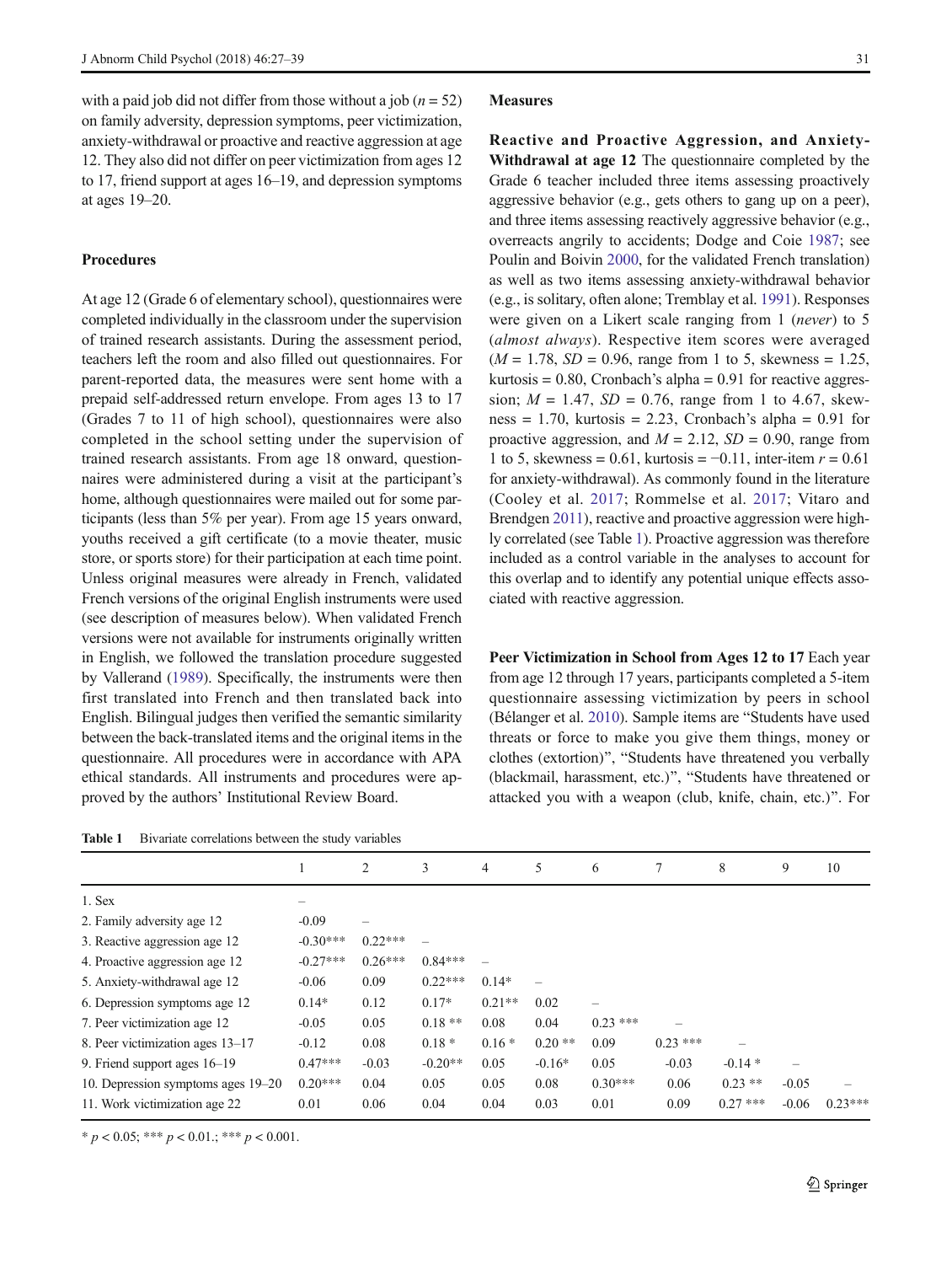each item, participants were asked to report how many times during the last month, the event described happened to him/ her using a 6-point scale ranging from 0 (never) to 5 (10 times or more). Because responses were extremely skewed, items were recoded as 0 (never) or 1 (1 time or more). Item scores at age 12 were averaged to create a Peer Victimization score at age 12, which served as a control variable in the analyses  $(M = 0.72, SD = 0.95, range from 0 to 1, skewness = 1.40,$ kurtosis  $= 1.91$ , ordinal alpha  $= 0.82$ ). In addition, we created another peer victimization variable Peer Victimization in Secondary School to reflect participants' cumulative experiences during the period between ages 13 and 17 years. To this end, the number of years a participant reported at least one event of victimization (e.g., a score of 1 or higher on at least one victimization item in a given year) was summed. Five data points were available for 68% of the participants, four data points for 13%, three data points for 7%, two data points for 7% and one data point for 5%. To account for instances of missing data, the sum score was divided by the number of available data points for each participant, resulting in a score with a possible range from 0 to 1 ( $M = 0.24$ ,  $SD = 0.25$ , skew $ness = 0.85$ , kurtosis = 0.07). An ANOVA to compare participants with varying degrees of missingness showed no significant differences in terms of victimization levels from age 13 to age 17,  $p = 0.89$ .

Friend Support at Ages 16–19 Each year from ages 16 to 19, participants were asked to think about the relationship they had with their current best friend and complete a short version (3 items) of the intimacy scale from the Network of Relationships Inventory (Furman and Buhrmester [1985](#page-11-0)). They had to indicate the extent to which each item described their relationship using a 5-point Likert scale ranging from 1 (not at all) to 5 (most of the time). Cronbach's alphas were acceptable (between 0.75 and 0.84). The year-to-year correlations were significant ( $r = 0.41$ , 0.47, and 0.48, respectively) and a mean score was computed using the four data points to obtain a more reliable indicator ( $M = 4.13$ ,  $SD = 0.71$ , range from 1.67 to 5.00, skewness =  $-0.85$ , kurtosis = 0.29).

Depression Symptoms at Ages 19–20 The Center for Epidemiological Studies–Depression Scale (CES-D; Radloff [1991;](#page-11-0) see Führer and Rouillon [1989](#page-11-0), for the validated French translation) was used to measure depression symptoms at ages 19 and 20. The CES-D is a self-administered questionnaire assessing the severity of depression symptoms over the past week. The instrument includes 20 items (e.g., "I felt depressed", "I did not feel like eating; my appetite was poor"). Participants are asked to respond using a 4-point Likert scale, with higher ratings indicating more severe symptoms. A sumscore was calculated. Cronbach's alphas were 0.92 and 0.88 at ages 19 and 20 respectively. The correlation between the two data collection points was significant  $(r = 0.45)$  and a mean

score was computed in order to obtain a more reliable indicator ( $M = 30.75$ ,  $SD = 8.08$ , range from 20 to 64.50, skew $ness = 1.08$ , kurtosis = 1.16).

Workplace Victimization at Age 22 To measure victimization in the workplace, we used the 20-item Aggressive Experiences Scale (AES; Glomb [2002](#page-11-0); Glomb and Liao [2003](#page-11-0)). The original version of this instrument assesses the frequency with which respondents engage in and are the targets of aggressive behaviors at work. Only the items referring to being the target of victimization were used in the present study. The behaviors described in these items reflect a range of hostile acts at work. Participants were asked "How often have your supervisors or coworkers engaged in this behavior and you were the target?" Examples of items are: "Belittled your opinions in front of others", "Insulted or criticized you (including sarcasm)", and "Physically assaulted you". The response scale ranged from 1 (never) to 5 (almost every day). Responses to each item were recoded as 0 (never) or 1 (values of 2 or more on the scale). A total score was then computed by summing the 20 items ( $M = 2.94$ ,  $SD = 3.58$ , range from 0 to 16, skewness = 1.44, kurtosis = 1.54, ordinal alpha =  $0.86$ ).

Additional Control Variables Family adversity at age 12. A cumulative family adversity score was created by aggregating four indicators: (a) mother did not complete a high school degree; (b) low family annual income according to government criteria (less than CAN\$30,000); (c) family structure other than the two biological parents; (d) parental use of harsh discipline based on a score greater than 1 on any of the two following items: "if I disobay, my parents... 1. spank me; 2. slap or hit me" using a Likert scale ranging from 1 (never) to 5 (always). The first two indicators were reported by the parents and the last two by the child. A value of 1 was assigned to each indicator and a sum score was computed with a possible range of 0 to 4. Each participant had valid data on at least two out of the four risk indicators. To account for occasional missing data (13% of data points) on some indicators, this total score was then divided by the number of available indicators for each child, resulting in a score with a possible range of 0 to 1  $(M = 0.19, SD = 0.23, range from 0 to 1, skewness = 2.18,$ kurtosis  $= 1.06$ ). Depression symptoms at age 12. The Children's Depression Inventory (CDI; Kovacs [1992;](#page-11-0) see Boivin et al. [1994](#page-10-0), for the validated French translation) was employed to measure depression symptoms at age 12. The CDI is a self-administered questionnaire assessing the severity of affective, behavioral and cognitive symptoms of depression among children. The questionnaire includes 27 items. In the present study, the suicidal ideation item was excluded due to ethical concerns. For each item, participants were asked to choose one of three statements that best describes how they have felt over the last 2 weeks (e.g., "I am tired sometimes"; "I am tired often"; "I am tired all the time"). Individual item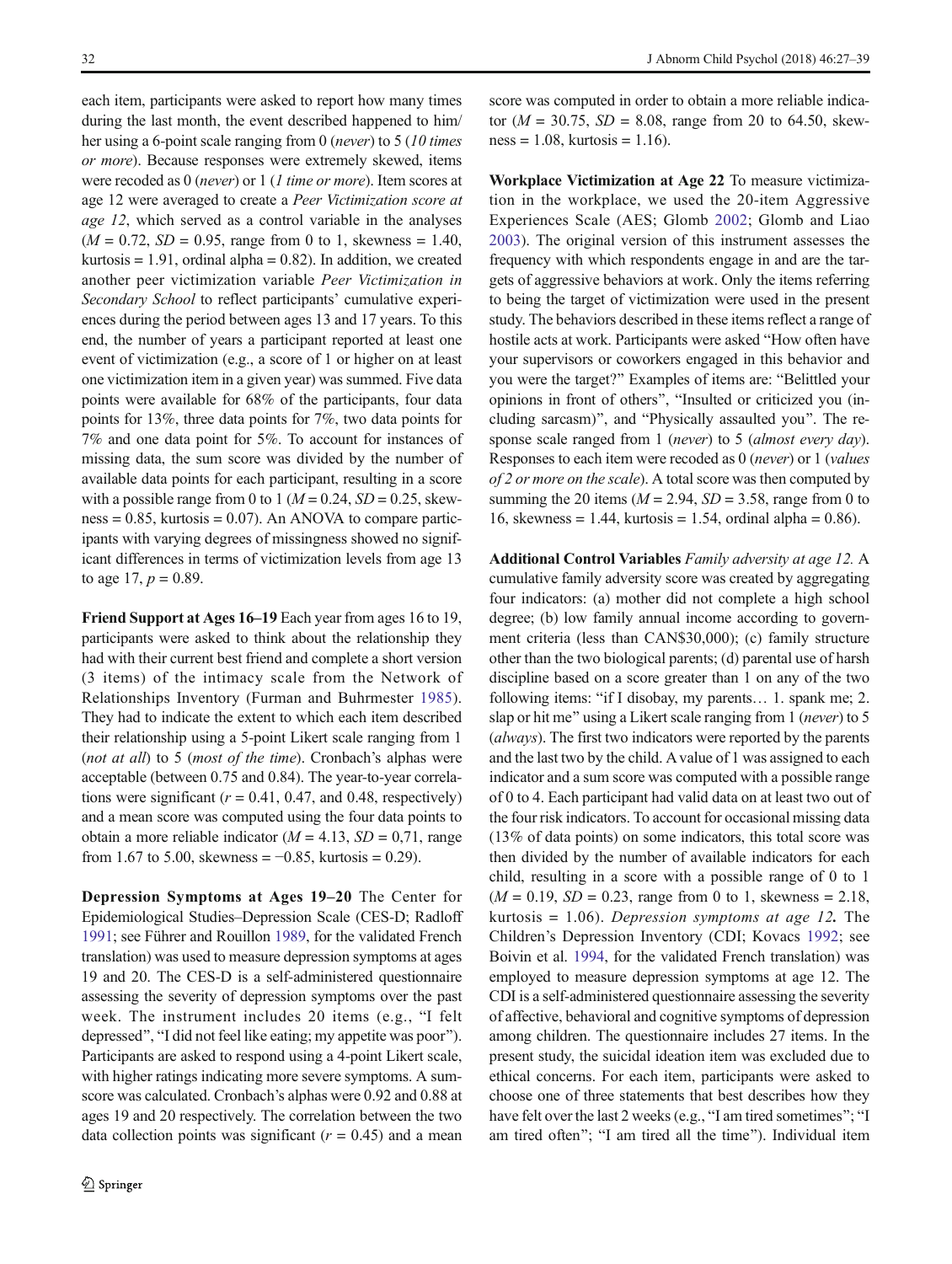scores ranged from 0 to 2, with higher ratings indicating more severe symptoms. A sum-score across all items was calculated  $(M = 10.96, SD = 6.92, with a range from 0 to 40, skew$  $ness = 1.18$ , kurtosis = 1.06, alpha = 0.85).

#### Analyses

Model tests were performed with the Mplus Version 6 software package (Muthén and Muthén [1998](#page-11-0)–2010) as a path analysis with manifest variables. These analyses were conducted using Full Information Maximum Likelihood (FIML) estimation to account for occasional missing data (2% of data points). The tested model (see Fig. 1) was fully saturated: It included direct effects from all exogenous variables measured at age 12 to all endogenous variables measured subsequently. The model also included direct effects from all endogenous variables to all other endogenous variables that were measured at subsequent times. In addition, all exogenous variables measured at age 12 were allowed to covary. To test a possible moderating effect of friendship support, we also included two interactive effects: a) an interaction between peer victimization at ages 13–17 and friendship support at ages 16–19 to predict depression symptoms at ages 19–20 and b) an interaction between peer victimization at ages 13–17 and friendship support at ages 16–19 to predict victimization at the workplace at age 22. The indirect effect from victimization in school to victimization at the workplace via increased depression symptoms was tested with bootstrapped confidence intervals (CI) based on 5000 resamples. To facilitate interpretation of regression coefficients, all variables except child sex were z-standardized prior to the analyses.

## Results

#### Bivariate Associations between Study Variables

Prior to the path analyses, bivariate associations between the study variables were examined (see Table [1\)](#page-4-0). Results showed that, compared to males, females were less proactively and reactively aggressive, showed more depression symptoms at age 12 and at ages 19–20, and experienced more support from friends at ages 16–19. Females and males did not report different levels of peer victimization in school and at the workplace, however. Higher levels of peer victimization in school at ages 13–17 were associated with higher levels of peer victimization in school at age 12, with higher levels of proactive and reactive aggression and of social withdrawal at age 12, with lower levels of friendship support at ages 16–19, with higher levels of depression symptoms at ages  $19-20$ , and with higher levels of victimization at the workplace at age 22. Higher levels of depression symptoms at ages 19–20 were also correlated with higher levels of victimization at the workplace at age 22. Other significant associations among the study variables were also in the expected direction.



Fig. 1 The estimated model is fully saturated. All exogeneous variables measured at age 12 are allowed to be intercorrelated (not shown for parsimony) and predict all subsequently measured variables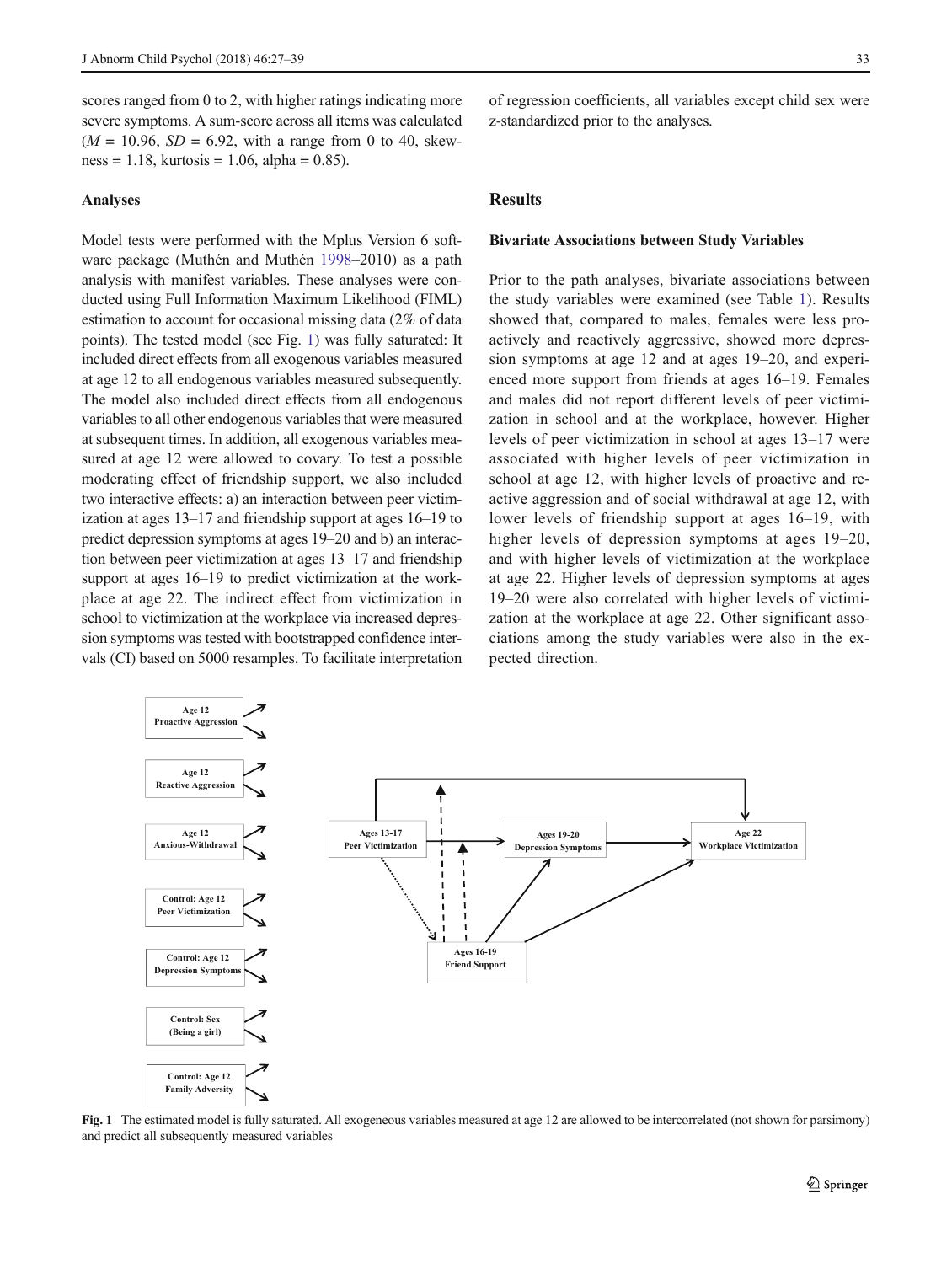#### Path Analysis Results

Results from the path analyses are presented in Fig. 2. Only significant directional links are depicted for maximal parsimony and clarity; significant correlations among the exogenous variables measured at age 12 are already shown in Table [1.](#page-4-0) As can be seen in Fig. 2, victimization in school at ages 13–17 was predicted by higher levels of peer victimization at age 12,  $b = 0.21$ ,  $p = 0.01$ , and by higher levels of anxious-withdrawn behavior at age 12,  $b = 0.17$ ,  $p = 0.05$ . Victimization in school at ages 13–17 predicted increased depression symptoms at ages 19–20,  $b = 0.21$ ,  $p = 0.01$ , above and beyond the predictive effects of depression symptoms at age 12,  $b = 0.26$ ,  $p = 0.001$ , child sex,  $b = 0.51$ ,  $p = 0.001$ , and friendship support at ages 16–19,  $b = -0.13$ ,  $p = 0.05$ . In turn, increased depression symptoms at ages 19–20 predicted victimization at the workplace at age 22,  $b = 0.19$ ,  $p = 0.01$ . The bootstrapped indirect effect from peer victimization in school at ages 13–17 to victimization at the workplace at age 22 via increased depression symptoms at ages 19–20 was significantly different from zero, b indirect = 0.04, bootstrapped 95% CI  $[0.01]$ , 0.07]. In addition to this indirect effect, however, there was also a remaining direct effect from peer victimization in school at ages 13–17 to victimization at the workplace at age 22  $(b = 0.22, p = 0.01)$ . The two interaction terms involving friendship support at ages 16–19 were not significant  $(p = 0.09$  and  $p = 0.60$ , respectively). Thus, the indirect effect from peer victimization in school at ages 13–17 to victimization at the workplace at age 22 via increased depression symptoms at ages 19–20 was not moderated by the level of friendship support.

## **Discussion**

The goal of this study was to examine a) whether peer victimization in school predicts later workplace victimization during young adulthood, b) whether personal behavior characteristics predict both victimization in school and victimization at the workplace, c) whether the longitudinal association between victimization in school and victimization at the workplace is at least partly mediated by increased depression symptoms, and d) whether social support from friends can protect against this mediational sequence, either via a counterbalancing (i.e., main) effect or via a buffering (i.e., moderating) effect. As expected, the results showed that youth experiencing high levels of peer victimization during the school years also reported high levels of victimization by colleagues or supervisors at work in young adulthood. Importantly, this longitudinal association held even when controlling for a host of potential family-related and individual confounding variables. These findings lend support to previous research based on retrospective data linking victimization experiences in school with victimization at the workplace (Smith et al. [2003](#page-12-0)). As mentioned, most youth who are frequently bullied by peers in high school already suffered the same fate in primary school (Brendgen et al. [2016](#page-10-0)). Such continued victimization experiences across different developmental periods and different



Fig. 2 Only statistically significant coefficients at  $p = 0.05$  or smaller are depicted. Standardized coefficients are shown, except for sex effects. Correlations between age 12 variables are not shown for parsimony. \*  $p \le 0.05$ ; \*\*  $p \le 0.01$ ; \*\*\*  $p \le 0.001$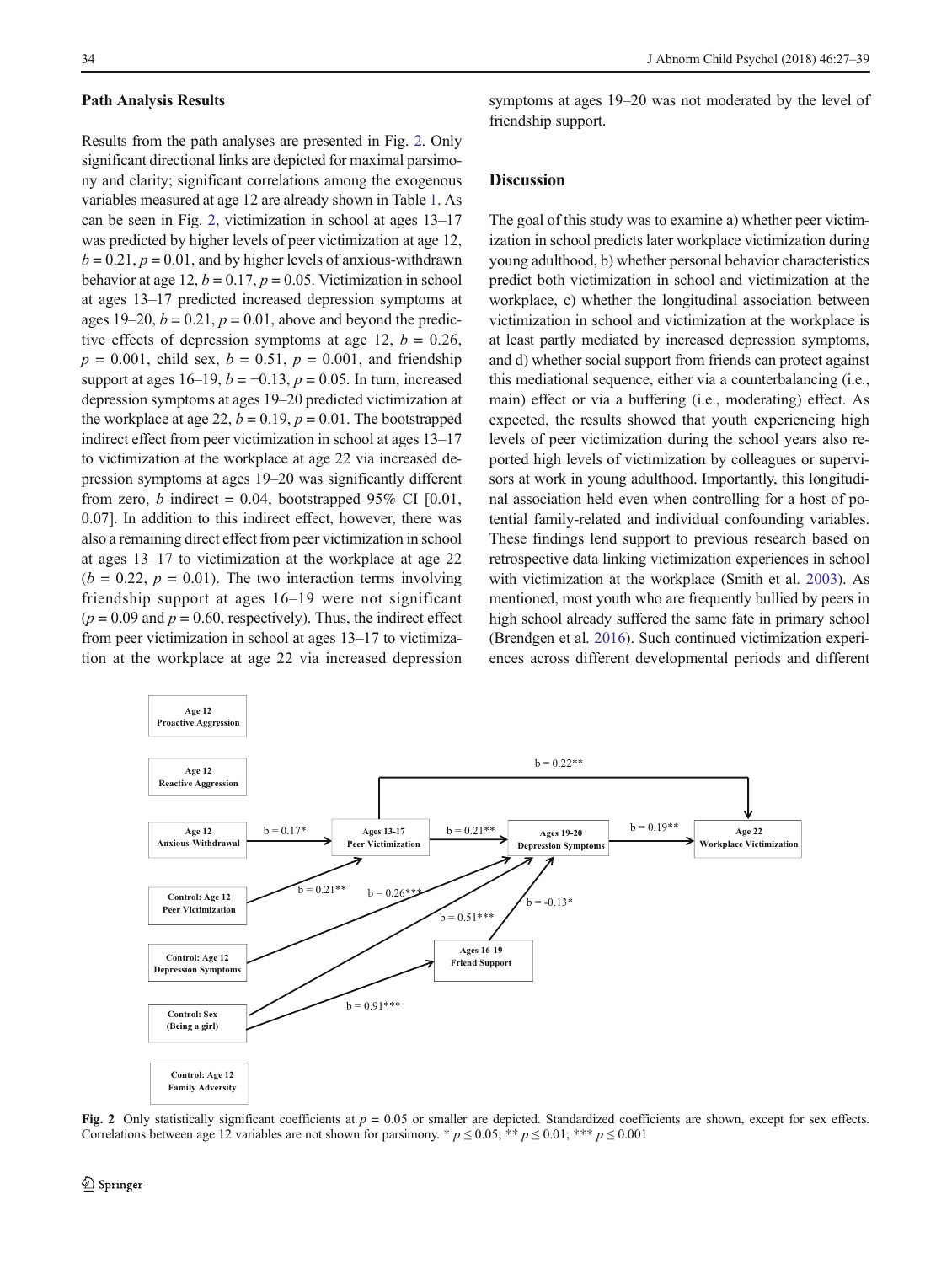contexts are a cause for concern, as repeated exposure to stress impacts individuals' mental and physical health and hence their future social and economic well-being (Taylor [2010](#page-12-0)).

The finding that adult victims of workplace bullying were often already bullied in school stands in contrast to the notion that organizational factors related to the workplace are the main cause of workplace bullying and that personal characteristics of the victims play no role in this regard (Leymann [1996\)](#page-11-0). Instead, in line with previous research (Reijntjes et al. [2010\)](#page-11-0), we found that especially anxious-withdrawn behavior that is already present in childhood can put individuals at risk of becoming the target of harassment by others. The finding that only anxious-withdrawn behavior, but not reactive aggression, predicted peer victimization in high-school (age 13 to 17 years) may be specific to this developmental period. It has been suggested that internalizing behaviors such as anxiety and social withdrawal become more salient and more negatively perceived by peers during adolescence, whereas aggressive behavior is more tolerated at that age (Boivin et al. [2010;](#page-10-0) Cillessen and Mayeux [2004\)](#page-10-0). In line with this notion, aggressive behavior has been shown to play a more important role than anxious-withdrawn behavior in explaining peer victimization in primary school, whereas the opposite is true in regard to peer victimization in adolescence (Brendgen et al. [2016\)](#page-10-0). Individuals showing fearful and submissive behavior may be perceived as an especially easy prey by potential bullies. As such, our results concord with the theoretical perspective proposed by Einarsen and other scholars that victims' personal characteristics also need to be considered to gain a comprehensive understanding of workplace bullying (Nielsen et al. [2017](#page-11-0); Zapf and Einarsen [2011\)](#page-12-0).

Personal behavioral characteristics did not directly explain why youth continued to be harassed even in adulthood, however. Rather, these personal vulnerability factors seem to trigger a chain of negative events by increasing the risk of chronic peer victimization in school, which then contributes to the development of depressogenic thoughts, feelings and behaviors. Through evocative person-environment transactions, victimized individuals displaying depression symptoms may eventually elicit negative behaviors from others also in other contexts, such as the workplace. The finding that acquired depression symptoms mediate the link between peer victimization in school and later victimization at work align with previous research showing that depression symptoms are both an outcome and a predictor of peer victimization (e.g., Bilsky et al. [2013;](#page-10-0) Boivin et al. [2001;](#page-10-0) Cole et al. [2016](#page-10-0); Tran et al. [2012\)](#page-12-0). This finding also supports the basic tenets of the Stress Generation Hypothesis of Depression (Hammen [2006](#page-11-0)). According to this theoretical model, depression symptoms are not only a consequence of stressful experiences, but depressogenic thoughts, emotions, and behaviors may also contribute to the occurrence of new stress, particularly in social relationships.

Still, increased depression symptoms did not fully mediate the association between peer victimization in school and later victimization at work. One possible additional mediating mechanism could be increased reactive aggression as a result of victimization experiences in school. Although reactive aggression was not measured in emerging and young adulthood in the present study, several studies have shown that peer victimization leads to increases in reactive aggression (for a review, see Vitaro and Brendgen [2011\)](#page-12-0). Research shows that reactively aggressive individuals not only overreact to even mild teasing, but they also have difficulties handling failures, sharing and compromising with others (Day et al. [1992](#page-10-0)). While reactive aggression did not predict victimization during adolescence in the present study, it has been shown to do so in younger samples (Cooley et al. [2017;](#page-10-0) Lamarche et al. [2006](#page-11-0)) and may again be perceived as inacceptable in the workplace once individuals reach adulthood. The scenario of both depression symptoms and reactive aggression as potential mediators in the link between peer victimization in school and later victimization at the workplace is also in line with propositions that - similar to victims of harassment in school - victims of workplace harassment may be classified into either submissive victims or provocative victims (Aquino and Lamertz [2004;](#page-10-0) Hanish and Guerra [2004](#page-11-0)). Thus, by displaying depression-related attitudes and behaviors such as helplessness or a lack of persistence when faced with challenges, or by reacting in a hostile manner to criticism, previously victimized individuals may signal to colleagues or superiors that bullying behavior will not be met with much resistance and may even be justified. Through the same interactional processes, these individuals may also be unsuccessful in soliciting help from other co-workers, thereby unwittingly fostering the maintenance or further escalation of their victimization at work. Future studies should assess the relative importance of depression symptoms and of reactive aggression as mediators in the continuation of victimization from childhood to adulthood.

On a positive note, the mediational sequence linking school and workplace victimization via increased depression symptoms was offset by social support from friends. However, this protective effect of friendship support did not work via a buffering (i.e., moderating) effect, but rather via a counterbalancing (i.e., main) effect on reduced depression symptoms. Our finding that a high level of friendship support is associated with fewer depression symptoms is in line with results from other research (Colarossi and Eccles [2003](#page-10-0)). By providing positive feedback and offering companionship, supportive friends can promote individuals' self-perceptions as cherished and capable beings and hence prevent depressogenic thoughts and feelings. In turn, positive self-perceptions likely translate into increased selfaffirmative behavior, thus reducing individuals' risk of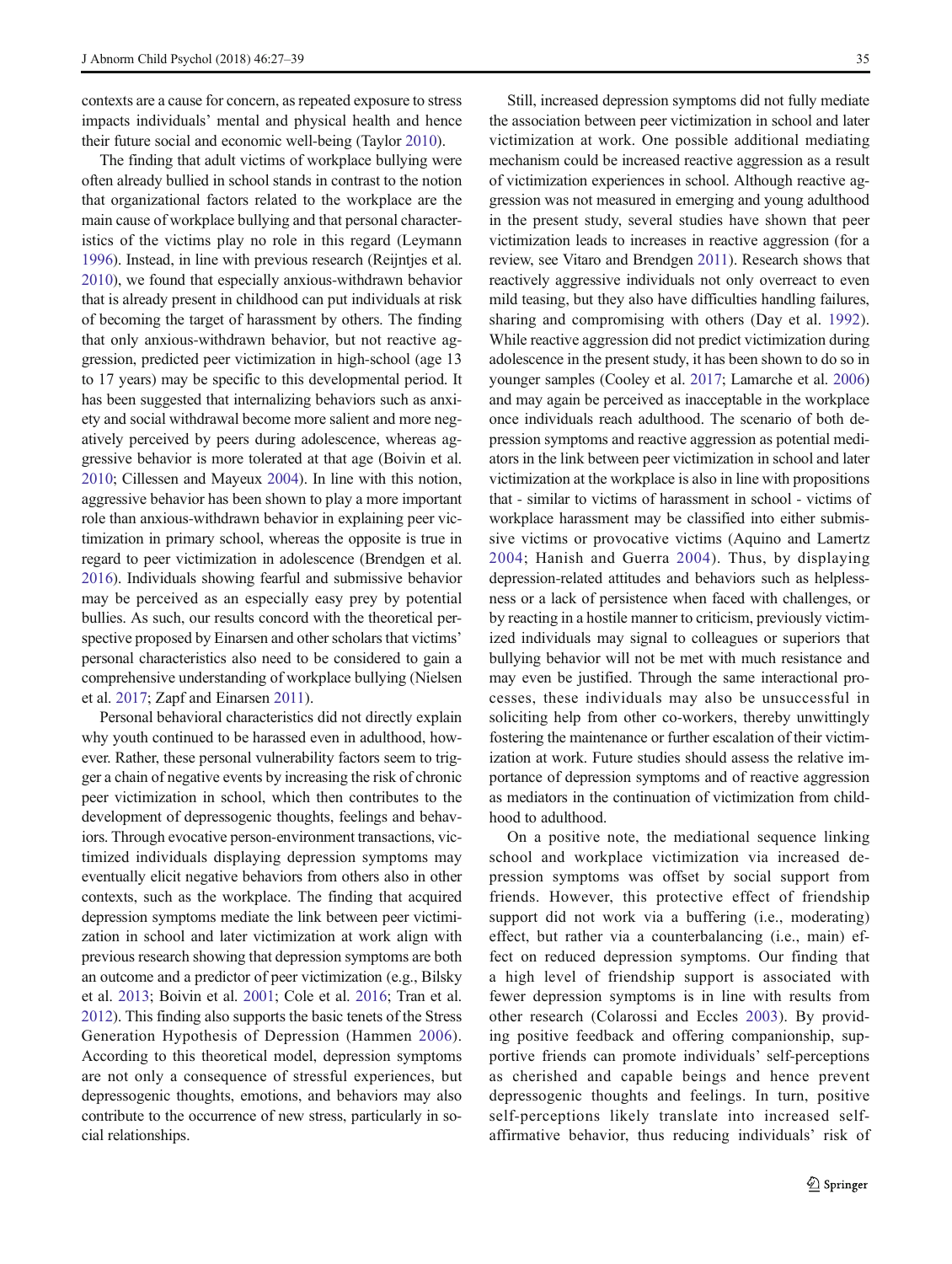becoming the target of bullying. Despite this beneficial effect of friendship support, the absence of a moderation effect stands in contrast to previous findings that friendship support mitigates the link between peer victimization in school and increased depression symptoms (Hodges et al. [1999\)](#page-11-0). However, that latter study was based on pre-adolescents assessed over the course of one school year and friendship support was specifically related to school friends. In that context, friends not only promoted positive self-perceptions but, through their very presence in school, also provided physical protection against bullies. The much longer time frame of the present study, with friendship support and depression symptoms assessed beyond the high-school period, may explain why a main effect, but not a moderating effect, of friendship support was found.

#### Strengths and Limitations

This study is the first to examine the link peer victimization in school and later workplace victimization during young adulthood, as well as the roles of personal behavior characteristics, depression symptoms, and social support from friends in this context. A main strength of this study is its prospective design spanning 10 years from age 12 through age 22 years. Another strength rests on the repeated assessment of many predictor variables. This allowed us to capture peer victimization experiences in school from childhood through adolescence and to control previous levels of depression symptoms when testing mediation. The reliance on teacher ratings to assess behavior characteristics is a further advantage, as it reduced the risk of inflated associations due to shared source variance.

Our study also has several limitations. One limitation concerns the fact that we relied on individuals' perceived social support by friends, in addition to their self-reported victimization experiences and depression symptoms, which may inflate associations due to shared source variance. However, developmental theories of depression (Beck [2002](#page-10-0); Cole et al. [2010\)](#page-10-0) as well as threat appraisal theory (Blascovich and Berry Mendez [2013\)](#page-10-0) imply that it is individuals' perception of events that shapes their cognitive, emotional and behavioral reactions, and hence also their future social outcomes such as the risk of re-victimization. Another limitation is that peer victimization in school was only assessed starting in the final year of elementary school. As previously mentioned, most youth who are frequently victimized by their peers in high school were already victims of bullying in elementary school (Brendgen et al. [2016\)](#page-10-0). High levels of peer victimization over the period covered here are thus likely to identify many youth who were chronically victimized throughout their school years. Still, future studies should cover the full interval from kindergarten to the end of high school to obtain a complete picture of individuals' victimization experiences in school.

Also worth mentioning is the relatively small sample size, which precluded examination of potential sex differences in the tested associations. The previously reviewed studies either reported no or inconsistent sex differences in the links between the variables studied here. Nevertheless, studies with larger sample sizes are needed to examine whether the direct and indirect association between peer victimization in school and later workplace victimization in adulthood is the same for females and males. Finally, our findings necessarily rest only on those participants who worked at least part-time by age 22, excluding full-time college or university students. Unfortunately, victimization by peers on campus was not assessed in the present study. However, empirical evidence suggests that around 7% of college students report being bullied at least sometimes by others and 72% of those being bullied in college indicate that they were also bullied previously in elementary and high school (Chapell et al. [2006\)](#page-10-0).

# **Conclusions**

By promoting depressogenic thoughts and feelings, victimization by peers in school may put individuals at risk of continued victimization at work when they are adults. However, support received from close friends has the potential to offset this vicious cycle. By demonstrating the long-term risk associated with peer victimization in school for adult functioning, our findings highlight the importance of prevention programs aimed at reducing school bullying as early as possible, before victims become caught in a spiral of chronic abuse (for a review, see Yeager et al. [2015](#page-12-0)). Our results also suggest, however, that victims of school bullying might benefit from additional interventions that are specifically aimed at reducing depression symptoms and at fostering social skills to establish supportive friendships (e.g., Rose et al. [2014](#page-11-0); Stice et al. [2009](#page-12-0)). Indeed, there is evidence that the addition of a friendship-building skills program (with a focus on skills related to friendship formation, interactions between friends and management of friendship conflict) to a program designed to prevent or reduce depression (by promoting self-esteem, emotion-regulation, perspective taking skills and active coping strategies) produces better and longer-lasting results in adolescents than only the latter program or a wait-list control condition (Rose et al. [2014](#page-11-0)). Specifically, those receiving both programs showed not only fewer depression symptoms at the end of the training session but also increased school-related life satisfaction and social functioning with peers one year later. Peer victimization was not specifically assessed as an outcome. However, because the programs are administered within schools, they are well suited to reach – and thus potentially benefit – individuals at risk of being bullied by their peers. Together, such efforts might also help avoid the generation of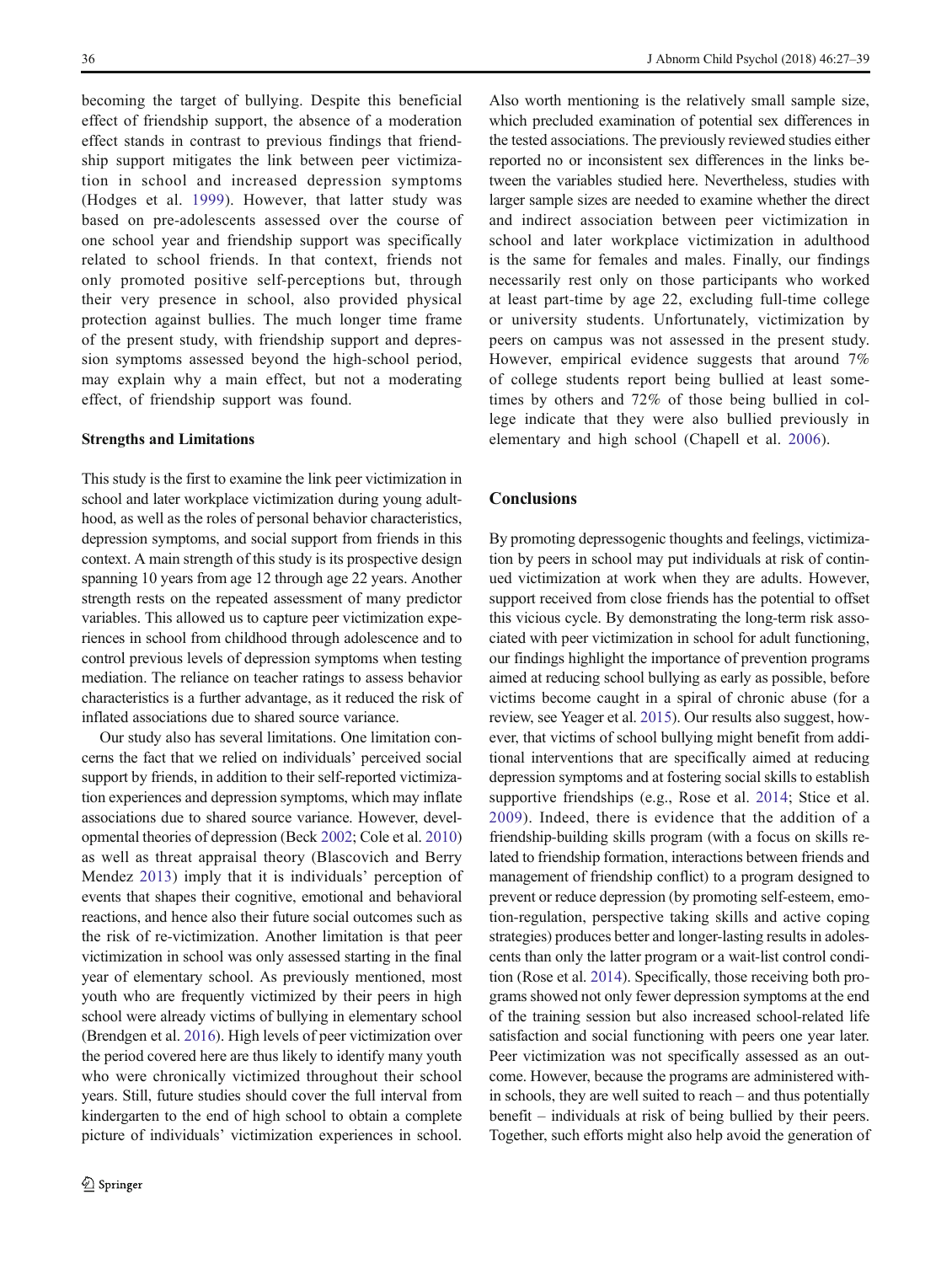<span id="page-10-0"></span>new interpersonal stress such as victimization at the workplace in young adulthood.

Acknowledgements We thank the children and their families and teachers for participating in this study.

#### Compliance with Ethical Standards

Funding Funding for this study was provided by the Social Sciences and Humanities Research Council of Canada (grant no. 2012-S-701398) and the Fonds Québécois pour la Recherche sur la Société et la Culture (grant no. 2008-PE-118531).

Conflict of Interest The authors declare that they have no conflict of **interest** 

Ethical Approval All procedures performed in studies involving human participants were in accordance with the ethical standards of the institutional and/or national research committee and with the 1964 Helsinki declaration and its later amendments or comparable ethical standards.

Informed Consent Informed consent was obtained from all individual participants included in the study.

## References

- Abramson, L. Y., Metalsky, G. I., & Alloy, L. B. (1989). Hopelessness depression: a theory-based subtype of depression. Psychological Review, 96, 358–372.
- Aquino, K., & Bradfield, M. (2000). Perceived victimization in the workplace: the role of situational factors and victim characteristics. Organization Science, 11, 525–537.
- Aquino, K., & Lamertz, K. (2004). A relational model of workplace victimization: social roles and patterns of victimization in dyadic relationships. Journal of Applied Psychology, 89, 1023–1034.
- Barker, D. B. (2007). Antecedents of stressful experiences: depressive symptoms, self-esteem, gender, and coping. International Journal of Stress Management, 14, 333–349.
- Baron, R. A., & Neuman, J. H. (1996). Workplace violence and workplace aggression: evidence on their relative frequency and potential causes. Aggressive Behavior, 22, 161–173.
- Beck, A. T. (2002). Cognitive models of depression. Clinical Advances in Cognitive Psychotherapy: Theory and Application, 14, 29–61.
- Bélanger, J., Janosz, M., Archambault, I., & Riberdy, H. (2010). Portrait de la violence dans des écoles secondaires montréalaises: Enjeux pour l'éducation à la santé. Revue des Sciences de l'Education, 36, 649–669.
- Bender, H. L., Allen, J. P., McElhaney, K. B., Antonishak, J., Moore, C. M., Kelly, H. O. B., & Davis, S. M. (2007). Use of harsh physical discipline and developmental outcomes in adolescence. Development and Psychopathology, 19, 227–242.
- Bilsky, S. A., Cole, D. A., Dukewich, T. L., Martin, N. C., Sinclair, K. R., Tran, C. V., et al. (2013). Does supportive parenting mitigate the longitudinal effects of peer victimization on depressive thoughts and symptoms in children? Journal of Abnormal Psychology, 122, 406-410.
- Blascovich, J., & Berry Mendez, W. (2013). Challenge and threat appraisals: the role of affective cues. In A. J. Elliott (Ed.), Handbook of approach and avoidance motivation (pp. 431–444). New York: Taylor & Francis.
- Boivin, M., Hymel, S., & Hodges, E. V. E. (2001). Toward a process view of peer rejection and harassment. In J. Juvonen & S. Graham (Eds.), Peer harassment in school: the plight of the vulnerable and victimized (pp. 265–289). New York: Guilford Press.
- Boivin, M., Petitclerc, A., Feng, B., & Barker, E. D. (2010). The developmental trajectories of peer victimization in middle to late childhood and the changing nature of their behavioral consequences. Merrill-Palmer Quarterly, 56, 231–260. doi[:10.1353/mpq.0.0050](http://dx.doi.org/10.1353/mpq.0.0050).
- Boivin, M., Poulin, F., & Vitaro, F. (1994). Depressed mood and peer rejection in childhood. Development and Psychopathology, 6, 483– 498.
- Brendgen, M., Girard, A., Vitaro, F., Dionne, G., & Boivin, M. (2016). Personal and familial predictors of peer victimization trajectories from primary to secondary school. Developmental Psychology, 52, 1103–1114. doi[:10.1037/dev0000107](http://dx.doi.org/10.1037/dev0000107).
- Chapell, M. S., Hasselman, S. L., Kitchin, T., & Lomon, S. N. (2006). Bullying in elementary school, high school, and college. Adolescence, 41, 633–648.
- Cillessen, A. H. N., & Mayeux, L. (2004). From censure to reinforcement: developmental changes in the association between aggression and social status. Child Development, 75, 147–163.
- Cohen, S., & Wills, T. A. (1985). Stress, social support, and the buffering hypothesis. Psychological Bulletin, 98, 310–357.
- Colarossi, L. G., & Eccles, J. S. (2003). Differential effects of support providers on adolescents' mental health. Social Work Research, 27, 19–30.
- Cole, D. A., Maxwell, M. A., Dukewich, T. L., & Yosick, R. (2010). Targeted peer victimization and the construction of positive and negative self-cognitions: connections to depressive symptoms in children. Journal of Clinical Child & Adolescent Psychology, 39, 421–435. doi[:10.1080/15374411003691776](http://dx.doi.org/10.1080/15374411003691776).
- Cole, D. A., Sinclair-McBride, K. R., Zelkowitz, R., Bilsk, S. A., Roeder, K., & Spinelli, T. (2016). Peer victimization and harsh parenting predict cognitive diatheses for depression in children and adolescents. Journal of Clinical Child & Adolescent Psychology, 45, 668–680. doi[:10.1080/15374416.2015.1004679.](http://dx.doi.org/10.1080/15374416.2015.1004679)
- Cooley, J. L., Fite, P. J., & Pederson, C. A. (2017). Bidirectional associations between peer victimization and functions of aggression in middle childhood: further evaluation across informants and academic years. Journal of Abnormal Child Psychology. Advanced Online Publication. doi[:10.1007/s10802-017-0283-8](http://dx.doi.org/10.1007/s10802-017-0283-8).
- Copeland, W. E., Wolke, D., Angold, A., & Costello, E. J. (2013). Adult psychiatric outcomes of bullying and being bullied by peers in childhood and adolescence. JAMA Psychiatry, 70, 419–426.
- Craig, W., & Edge, H. M. (2011). The health of Canada's young people: a mental health focus. Retrieved from the Government of Canada: Public Health Agency of Canada website [http://www.phac-aspc.](http://www.phac-aspc.gc.ca/hpps/dca-dea/publications/hbsc-mental-mentale/bullying-intimidation-eng.php) [gc.ca/hpps/dca-dea/publications/hbsc-mental-mentale/bullying](http://www.phac-aspc.gc.ca/hpps/dca-dea/publications/hbsc-mental-mentale/bullying-intimidation-eng.php)[intimidation-eng.php.](http://www.phac-aspc.gc.ca/hpps/dca-dea/publications/hbsc-mental-mentale/bullying-intimidation-eng.php)
- Craig, W., Harel-Fisch, Y., Fogel-Grinvald, H., Dostaler, S., Hetland, J., Simons-Morton, B., et al. (2009). A cross-national profile of bullying and victimization among adolescents in 40 countries. International Journal of Public Health, 54, 216–224.
- Crick, N. R., & Dodge, K. A. (1996). Social information-processing mechanisms in reactive and proactive aggression. Child Development, 67, 993–1002.
- Day, D. M., Bream, L. A., & Paul, A. (1992). Proactive and reactive aggression: an analysis of subtypes based on teacher perceptions. Journal of Clinical Child Psychology, 21, 210–217.
- Desai, S., Arias, I., Thompson, M. P., & Basile, K. C. (2002). Childhood victimization and subsequent adult revictimization assessed in a nationally representative sample of women and men. Violence and Victims, 17, 639–653.
- Dodge, K. A., & Coie, J. D. (1987). Social information processing factors in reactive and proactive aggression in children's peer groups. Journal of Personality and Social Psychology, 53, 1146–1158.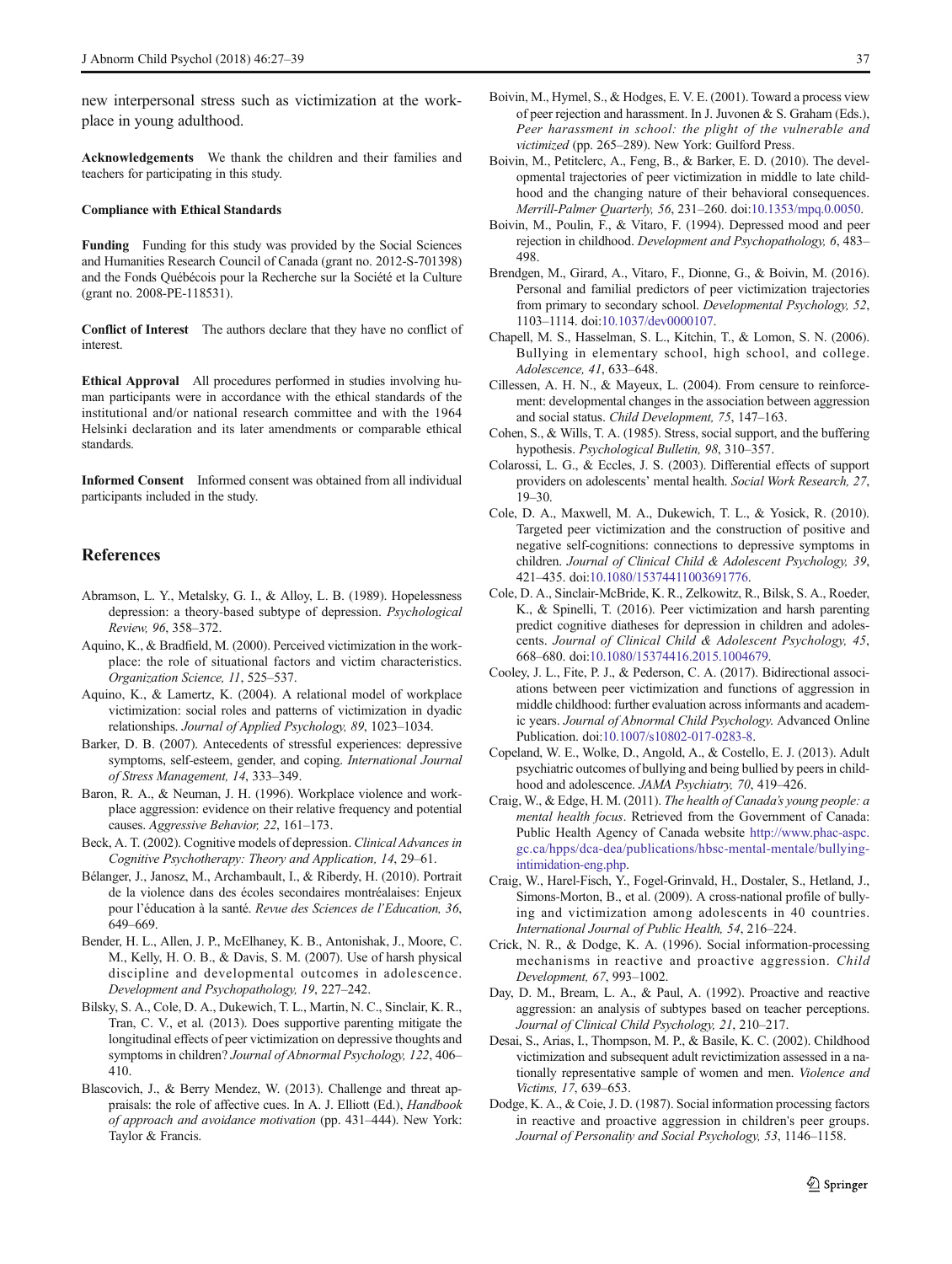- <span id="page-11-0"></span>Einarsen, S., & Mikkelsen, E. G. (2003). Individual effects of exposure to bullying at work. In S. Einarsen, H. Hoel, & C. Cooper (Eds.), Bullying and emotional abuse in the workplace: international perspectives in research and practice (pp. 127–144). New York: Taylor & Francis.
- Franić, S., Middeldorp, C. M., Dolan, C. V., Ligthart, L., & Boomsma, D. I. (2010). Childhood and adolescent anxiety and depression: beyond heritability. Journal of the American Academy of Child & Adolescent Psychiatry, 49, 820–829.
- Führer, R., & Rouillon, F. (1989). La version française de l'échelle CES-D (Center for epidemiologic studies depression scale). European Psychiatry, 4, 163–166.
- Furman, W., & Buhrmester, D. (1985). Children's perceptions of the personal relationships in their social networks. Developmental Psychology, 21, 1016–1024.
- Furman, W., & Buhrmester, D. (1992). Age and sex differences in perceptions of networks of personal relationships. Child Development, 63, 103–115.
- Glomb, T. M. (2002). Workplace anger and aggression: informing conceptual models with data from specific encounters. Journal of Occupational Health Psychology, 7, 20–36.
- Glomb, T. M., & Liao, H. (2003). Interpersonal aggression in work groups: social influence, reciprocal, and individual effects. Academy of Management Journal, 46, 486–496.
- Hammen, C. (2006). Stress generation in depression: reflections on origins, research, and future directions. Journal of Clinical Psychology, 62, 1065–1082.
- Hanish, L. D., & Guerra, N. (2004). Aggressive victims, passive victims, and bullies: developmental continuity or developmental change? Merrill-Palmer Quarterly, 50, 17–38.
- Hardt, J., & Rutter, M. (2004). Validity of adult retrospective reports of adverse childhood experiences: review of the evidence. Journal of Child Psychology and Psychiatry and Allied Disciplines, 45, 260– 273.
- Hodges, E. V., Boivin, M., Vitaro, F., & Bukowski, W. M. (1999). The power of friendship: protection against an escalating cycle of peer victimization. Developmental Psychology, 35, 94–101. doi[:10.1037/](http://dx.doi.org/10.1037/0012-1649.35.1.94) [0012-1649.35.1.94](http://dx.doi.org/10.1037/0012-1649.35.1.94).
- Hoel, H., Einarsen, S., & Cooper, C. L. (2003). Organisational effects of bullying. In S. Einarsen, H. Hoel, & C. Cooper (Eds.), Bullying and emotional abuse in the workplace: international perspectives in research and practice (pp. 145–161). New York: Taylor & Francis.
- Joiner, T. E., Wingate, L. R., Gencoz, T., & Gencoz, F. (2005). Stress generation in depression: three studies on its resilience, possible mechanism, and symptom specificity. Journal of Social and Clinical Psychology, 24, 236–253.
- Kendrick, K., Jutengren, G., & Stattin, H. (2012). The protective role of supportive friends against bullying perpetration and victimization. Journal of Adolescence, 35, 1069–1080.
- Kovacs, M. (1992). Children's depression Inventory (CDI) manual. North Tonawanda: Multi-Health Systems.
- Lamarche, V., Brendgen, M., Boivin, M., Vitaro, F., Pérusse, D., & Dionne, G. (2006). Do friendships and sibling relationships provide protection against peer victimization in a similar way? Social Development, 15, 373–393. doi[:10.1111/j.1467-9507.2006.00347.](http://dx.doi.org/10.1111/j.1467-9507.2006.00347.x) [x](http://dx.doi.org/10.1111/j.1467-9507.2006.00347.x).
- Laucht, M., Esser, G., Baving, L., Gerhold, M., Hoesch, I., Ihle, W., et al. (2000). Behavioral sequelae of perinatal insults and early family adversity at 8 years of age. Journal of the American Academy of Child & Adolescent Psychiatry, 39, 1229–1237.
- Lereya, S. T., Samara, M., & Wolke, D. (2013). Parenting behavior and the risk of becoming a victim and a bully/victim: a meta-analysis study. Child Abuse & Neglect, 37, 1091–1108. doi:[10.1016/j.](http://dx.doi.org/10.1016/j.chiabu.2013.03.001) [chiabu.2013.03.001](http://dx.doi.org/10.1016/j.chiabu.2013.03.001).
- Lereya, S. T., & Wolke, D. (2013). Prenatal family adversity and maternal mental health and vulnerability to peer victimisation at school.

Journal of Child Psychology and Psychiatry, 54, 644–652. doi[:10.](http://dx.doi.org/10.1111/jcpp.12012) [1111/jcpp.12012.](http://dx.doi.org/10.1111/jcpp.12012)

- Leymann, H. (1996). The content and development of mobbing at work. European Journal of Work and Organizational Psychology, 5, 165– 184.
- Liu, R. T., & Alloy, L. B. (2010). Stress generation in depression: a systematic review of the empirical literature and recommendations for future study. Clinical Psychology Review, 30, 582–593.
- Macmillan, R., & Hagan, J. (2004). Violence in the transition to adulthood: adolescent victimization, education, and socioeconomic attainment in later life. Journal of Research on Adolescence, 14, 127–158.
- Manchikanti Gómez, A. (2011). Testing the cycle of violence hypothesis: child abuse and adolescent dating violence as predictors of intimate partner violence in young adulthood. Youth & Society, 43, 171–192. doi:[10.1177/0044118x09358313](http://dx.doi.org/10.1177/0044118x09358313).
- Muthén, L. K., & Muthén, B. O. (1998-2010). Mplus User's Guide (Sixth ed.). Los Angeles: Muthén & Muthén.
- Nielsen, M. B., Glasø, L., & Einarsen, S. (2017). Exposure to workplace harassment and the five factor model of personality: a meta-analysis. Personality and Individual Differences, 104, 195–206. doi[:10.1016/](http://dx.doi.org/10.1016/j.paid.2016.08.015) [j.paid.2016.08.015.](http://dx.doi.org/10.1016/j.paid.2016.08.015)
- Nielsen, M. B., & Knardahl, S. (2015). Is workplace bullying related to the personality traits of victims? A two-year prospective study. Work & Stress, 29, 128–149. doi:[10.1080/02678373.2015.1032383](http://dx.doi.org/10.1080/02678373.2015.1032383).
- Olweus, D. (1993). Bullying at school: what we know and what we can do. Malden: Blackwell Publishers.
- Ottenbreit, N. D., & Dobson, K. S. (2004). Avoidance and depression: the construction of the cognitive–behavioral avoidance scale. Behaviour Research and Therapy, 42, 293–313. doi[:10.1016/S0005-7967\(03\)](http://dx.doi.org/10.1016/S0005-7967(03)00140-2) [00140-2.](http://dx.doi.org/10.1016/S0005-7967(03)00140-2)
- Paquin, S., Lacourse, E., Brendgen, M., Vitaro, F., & Dionne, G. (2014). The genetic-environmental architecture of proactive and reactive aggression throughout childhood. Monatsschrift für Kriminologie und Strafrecht, 97, 398–420.
- Poulin, F., & Boivin, M. (2000). Proactive and reactive aggression: evidence of a two-factor model. Psychological Assessment, 12, 115– 122.
- Pryor, L., Brendgen, M., Boivin, M., Dubois, L., Japel, C., Falissard, B., et al. (2016). Overweight during childhood and internalizing symptoms in early adolescence: the mediating role of peer victimization and the desire to be thinner. Journal of Affective Disorders, 202, 203–209.
- Radloff, L. (1991). The use of the center for epidemiologic studies depression scale in adolescents and young adults. Journal of Youth and Adolescence, 20, 149–166. doi:[10.1007/BF01537606.](http://dx.doi.org/10.1007/BF01537606)
- Reijntjes, A., Kamphuis, J. H., Prinzie, P., Boelen, P. A., van der Schoot, M., & Telch, M. J. (2011). Prospective linkages between peer victimization and externalizing problems in children: a meta-analysis. Aggressive Behavior, 37, 215–222. doi[:10.1002/ab.](http://dx.doi.org/10.1002/ab.20374) [20374.](http://dx.doi.org/10.1002/ab.20374)
- Reijntjes, A., Kamphuis, J. H., Prinzie, P., & Telch, M. J. (2010). Peer victimization and internalizing problems in children: a meta-analysis of longitudinal studies. Child Abuse and Neglect, 34, 244–252. doi: [10.1016/j.chiabu.2009.07.009](http://dx.doi.org/10.1016/j.chiabu.2009.07.009).
- Rigby, K., & Barnes, A. (2002). To tell or not to tell: the victimised student's dilemma. Youth Studies Australia, 21, 33–36.
- Rommelse, N., Buitelaar, J., Smeets, K., Oostermeijer, S., Cohn, M., Popma, A., et al. (2017). Are proactive and reactive aggression meaningful distinctions in adolescents? A variable- and personbased approach. Journal of Abnormal Child Psychology, 45, 1–14. doi:[10.1007/s10802-016-0149-5.](http://dx.doi.org/10.1007/s10802-016-0149-5)
- Rose, K., Hawes, D. J., & Hunt, C. J. (2014). Randomized controlled trial of a friendship skills intervention on adolescent depressive symptoms. Journal of Consulting and Clinical Psychology, 82, 510–520.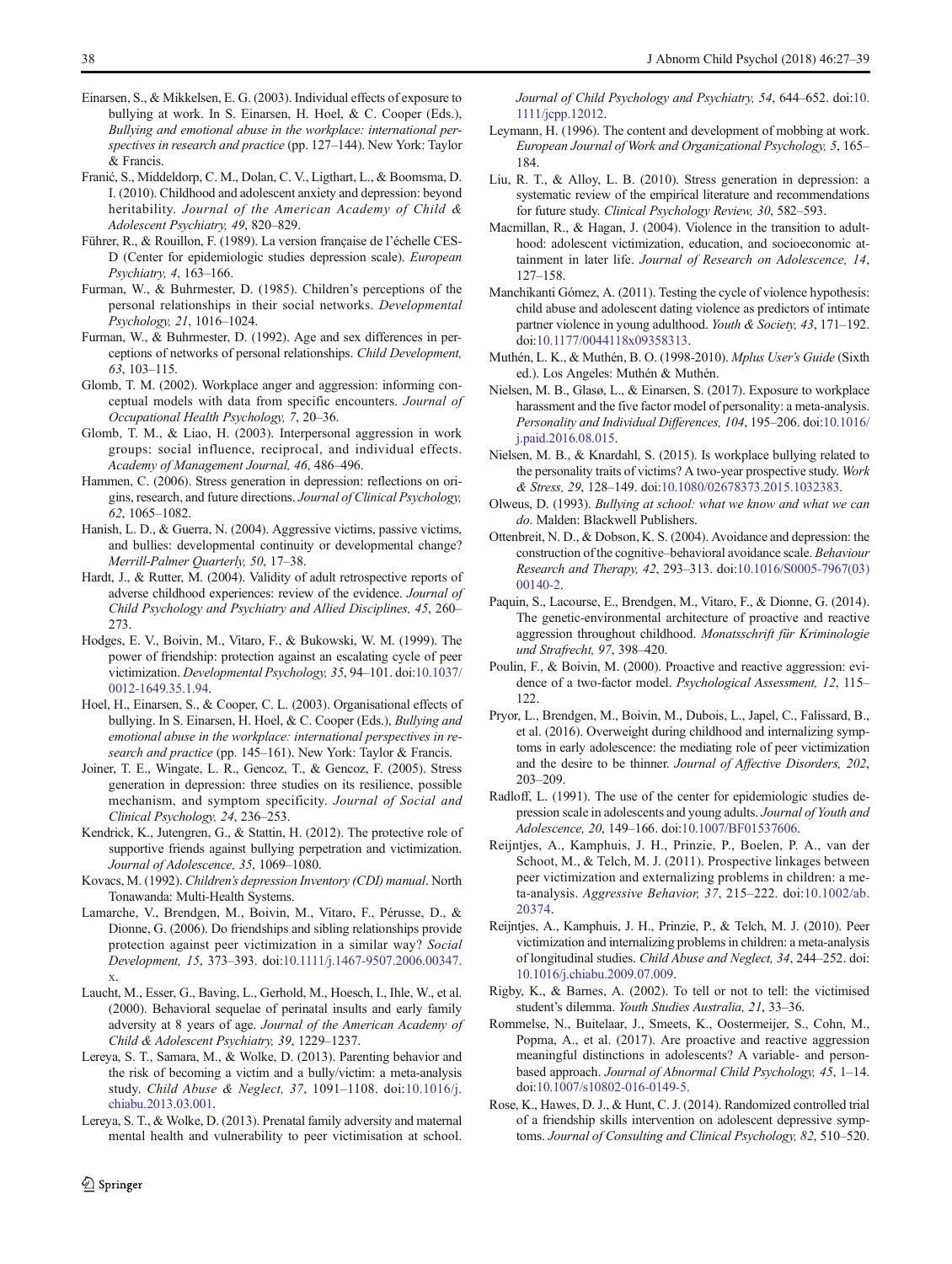- <span id="page-12-0"></span>Rubin, K. H., & Burgess, K. B. (2001). Social withdrawal and anxiety. In M. V. Vasey & M. R. Dadds (Eds.), The developmental psychopathology of anxiety (pp. 407–434). London: Oxford University Press.
- Smith, P. K., Singer, M., Hoel, H., & Cooper, C. L. (2003). Victimization in the school and the workplace: Are there any links? British Journal of Psychology, 94, 175–188.
- Statistics Canada. (2008/2009). How many times have you been bullied at school in the last month? Statistics Canada, Census at School. Retrieved from [http://www.censusatschool.ca/data-results/2008-](http://www.censusatschool.ca/data-results/2008-2009/bullied-at-school/) [2009/bullied-at-school/.](http://www.censusatschool.ca/data-results/2008-2009/bullied-at-school/)
- Stewart, S. L., & Rubin, K. H. (1995). The social problem-solving skills of anxious-withdrawn children. Development and Psychopathology, 7(2), 323–336. doi:[10.1017/S0954579400006532](http://dx.doi.org/10.1017/S0954579400006532).
- Stice, E., Shaw, H., Bohon, C., Marti, C. N., & Rohde, P. (2009). A metaanalytic review of depression prevention programs for children and adolescents: factors that predict magnitude of intervention effects. Journal of Consulting and Clinical Psychology, 77, 486–503. doi: [10.1037/a0015168.](http://dx.doi.org/10.1037/a0015168)
- Taylor, S. E. (2010). Mechanisms linking early life stress to adult health outcomes. Proceedings of the National Academy of Sciences, 107, 8507–8512. doi[:10.1073/pnas.1003890107.](http://dx.doi.org/10.1073/pnas.1003890107)
- Taylor, S. E. (2011). Social support: a review. In H. S. Friedman (Ed.), The Oxford handbook of health psychology. New York: Oxford University Press.
- Tran, C. V., Cole, D. A., & Weiss, B. (2012). Testing reciprocal longitudinal relations between peer victimization and depressive symptoms in young adolescents. Journal of Clinical Child & Adolescent Psychology, 41, 353–360.
- Tremblay, R. E., Loeber, R., Gagnon, C., Charlebois, P., Larivee, S., & LeBlanc, M. (1991). Disruptive boys with stable and unstable high

fighting behavior patterns during junior elementary school. Journal of Abnormal Child Psychology, 19, 285–300.

- Vaillancourt, T., Brittain, H. L., McDougall, P., & Duku, E. (2013). Longitudinal links between childhood peer victimization, internalizing and externalizing problems, and academic functioning: developmental cascades. Journal of Abnormal Child Psychology, 41, 1– 13. doi[:10.1007/s10802-013-9781-5](http://dx.doi.org/10.1007/s10802-013-9781-5).
- Vallerand, R. J. (1989). Vers une methodologie de validation transculturelle de questionnaires psychologiques: Implications pour la recherche en langue francaise [toward a methodology for the transcultural validation of psychological questionnaires: implications for research in the French language]. Canadian Psychology, 30, 662– 680.
- Vitaro, F., & Brendgen, M. (2011). Subtypes of aggressive behaviors: etiologies, development and consequences. In T. Bliesener, A. Beelmann, & M. Stemmler (Eds.), Antisocial behavior and crime: contributions of theory and evaluation research to prevention and intervention (pp. 17–38). Goettingen: Hogrefe.
- Wolke, D., Copeland, W. E., Angold, A., & Costello, E. J. (2013). Impact of bullying in childhood on adult health, wealth, crime, and social outcomes. Psychological Science, 24, 1958–1970. doi[:10.1177/](http://dx.doi.org/10.1177/0956797613481608) [0956797613481608](http://dx.doi.org/10.1177/0956797613481608).
- Yeager, D. S., Fong, C. J., Lee, H. Y., & Espelage, D. L. (2015). Declines in efficacy of anti-bullying programs among older adolescents: theory and a three-level meta-analysis. Journal of Applied Developmental Psychology, 37, 36–51.
- Zapf, D., & Einarsen, S. (2011). Individual antecedents of bullying: victims and perpetrators. In S. Einarsen, H. Hoel, & D. Zapf (Eds.), Bullying and harassment in the workplace: developments in theory, research, and practice (pp. 177–200). New York: Taylor & Francis.